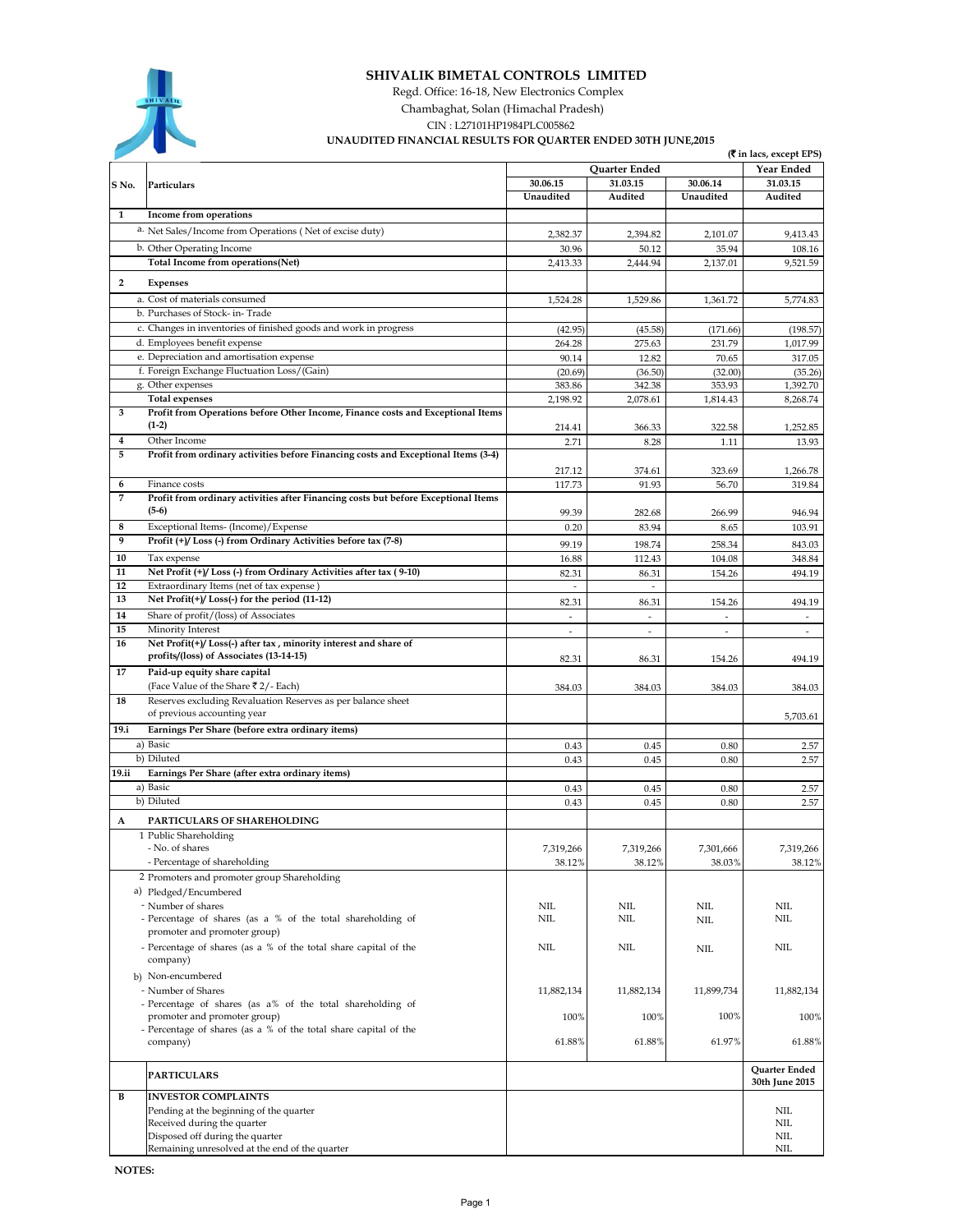1. The above results were reviewed by the audit committee and taken on record by the Board of Directors of the company at the meeting held on 11th August, 2015.